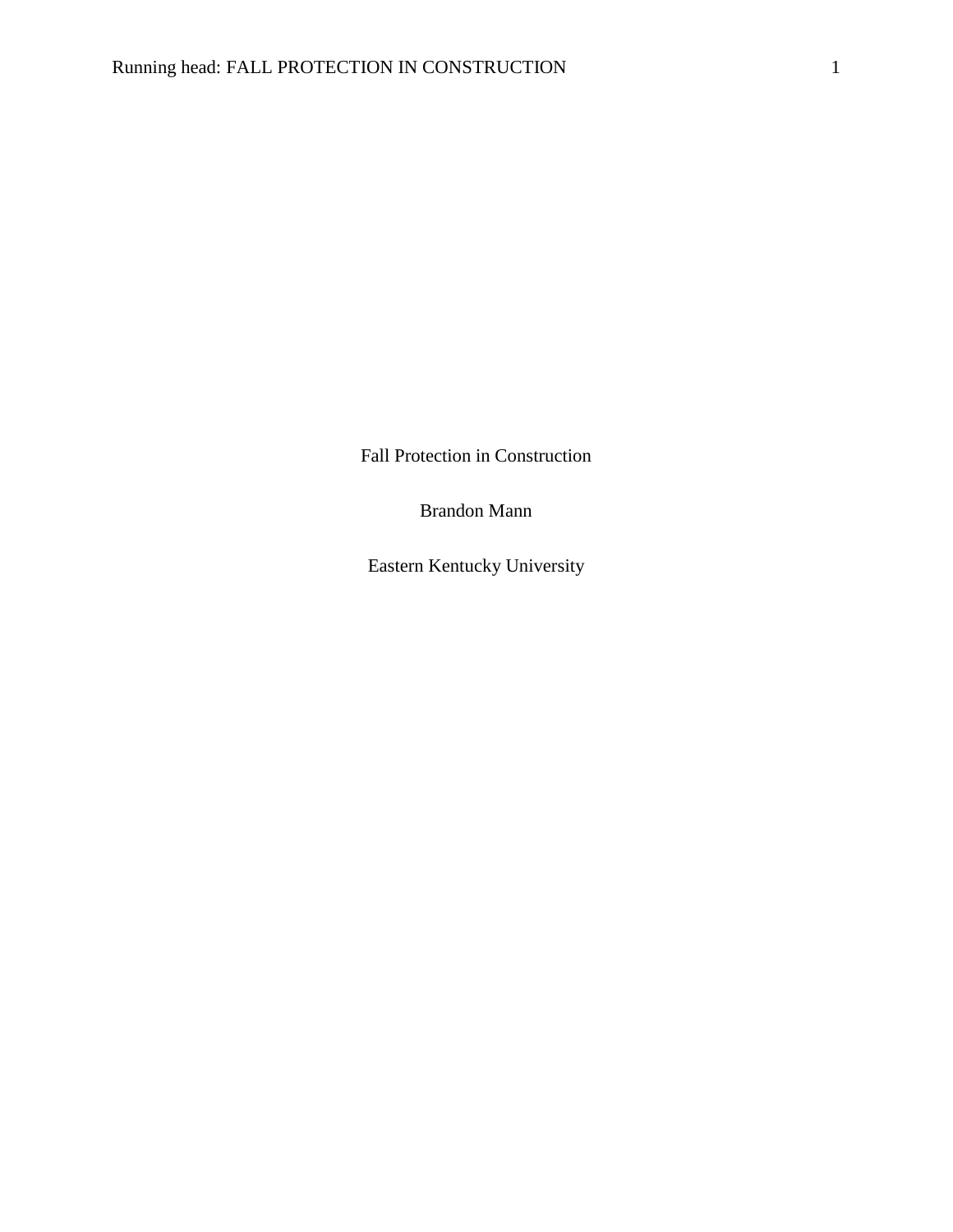On July 3, 2018, OSHA announced that citations had been issued to Bluewater Construction Solutions Inc. in Florida for failing to abide by fall protection requirements for its employees. The fines of \$48,778 were due to Bluewater failing to install guardrails, employ the use of safety nets, or provide and require the use of fall arrest systems when employees were working over a height of six feet.

OSHA's fall protection requirements in the construction industry are found in 29CFR1926 Subpart M. The employer is responsible for evaluating all work areas and surfaces where employees are required to be in the performance of their work, prior to exposing employees to the area and a potential hazard. Walking and working surfaces must be evaluated by the employer to determine that the surface is of sufficient structural integrity to support the weight of any and all employees, materials, and equipment that will be occupying the surface.

Next, the employer must evaluate if the work area is six feet or more above the next lowest level. If it is, the employer must determine if there are unprotected sides, edges, or holes from which an employee may fall from. "Unprotected sides and edges means any side or edge (except at entrances to points of access) of a walking/working surface, e.g., floor, roof, ramp, or runway where there is no wall or guardrail system at least 39 inches (1.0 m) high" (OSHA, 2018). If so, the employer is required to protect the employee from falling by one of three methods: by installing railings or safety nets, or by requiring the use of a personal fall arrest system. Additionally, holes (defined as an opening two inches or greater) must be protected by a cover to prevent employees stepping through the opening or from tools and equipment falling through the hole to a lower level. Wall openings also require fall protection when the opening in six feet or more above the lower level and the bottom of the opening is less than 39 inches above the floor.